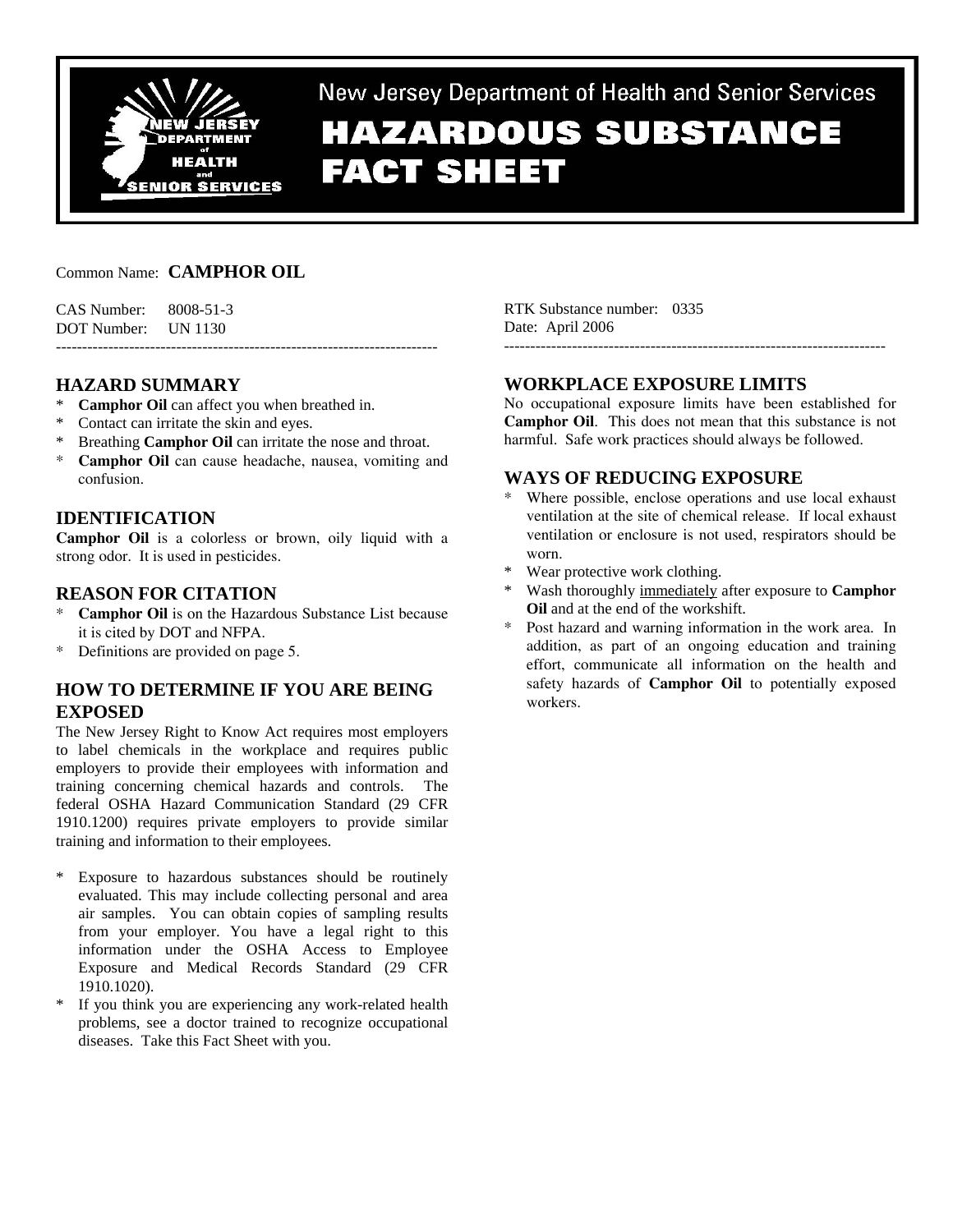This Fact Sheet is a summary source of information of all potential and most severe health hazards that may result from exposure. Duration of exposure, concentration of the substance and other factors will affect your susceptibility to any of the potential effects described below.

 $-$ 

# **HEALTH HAZARD INFORMATION**

### **Acute Health Effects**

The following acute (short-term) health effects may occur immediately or shortly after exposure to **Camphor Oil**:

- \* Contact can irritate the skin and eyes.
- \* Breathing **Camphor Oil** can irritate the nose and throat.
- \* **Camphor Oil** can cause headache, nausea, vomiting and confusion.

### **Chronic Health Effects**

The following chronic (long-term) health effects can occur at some time after exposure to **Camphor Oil** and can last for months or years:

### **Cancer Hazard**

According to the information presently available to the New Jersey Department of Health and Senior Services, **Camphor Oil** has not been tested for its ability to cause cancer in animals.

### **Reproductive Hazard**

According to the information presently available to the New Jersey Department of Health and Senior Services, **Camphor Oil** has not been tested for its ability to affect reproduction.

### **Other Long-Term Effects**

No chronic (long-term) health effects are known at this time.

# **MEDICAL**

### **Medical Testing**

There is no special test for this chemical. However, if illness occurs or overexposure is suspected, medical attention is recommended.

Any evaluation should include a careful history of past and present symptoms with an exam. Medical tests that look for damage already done are not a substitute for controlling exposure.

Request copies of your medical testing. You have a legal right to this information under the OSHA Access to Employee Exposure and Medical Records Standard (29 CFR 1910.1020).

### **WORKPLACE CONTROLS AND PRACTICES**

Unless a less toxic chemical can be substituted for a hazardous substance, **ENGINEERING CONTROLS** are the most effective way of reducing exposure. The best protection is to enclose operations and/or provide local exhaust ventilation at the site of chemical release. Isolating operations can also reduce exposure. Using respirators or protective equipment is less effective than the controls mentioned above, but is sometimes necessary.

In evaluating the controls present in your workplace, consider: (1) how hazardous the substance is, (2) how much of the substance is released into the workplace and (3) whether harmful skin or eye contact could occur. Special controls should be in place for highly toxic chemicals or when significant skin, eye, or breathing exposures are possible.

In addition, the following control is recommended:

\* Where possible, automatically pump liquid **Camphor Oil** from drums or other storage containers to process containers.

Good **WORK PRACTICES** can help to reduce hazardous exposures. The following work practices are recommended:

- \* Workers whose clothing has been contaminated by **Camphor Oil** should change into clean clothing promptly.
- Contaminated work clothes should be laundered by individuals who have been informed of the hazards of exposure to **Camphor Oil**.
- Eye wash fountains should be provided in the immediate work area for emergency use.
- If there is the possibility of skin exposure, emergency shower facilities should be provided.
- \* On skin contact with **Camphor Oil**, immediately wash or shower to remove the chemical. At the end of the workshift, wash any areas of the body that may have contacted **Camphor Oil**, whether or not known skin contact has occurred.
- Do not eat, smoke, or drink where **Camphor Oil** is handled, processed, or stored, since the chemical can be swallowed. Wash hands carefully before eating, drinking, smoking, or using the toilet.

### **PERSONAL PROTECTIVE EQUIPMENT**

WORKPLACE CONTROLS ARE BETTER THAN PERSONAL PROTECTIVE EQUIPMENT. However, for some jobs (such as outside work, confined space entry, jobs done only once in a while, or jobs done while workplace controls are being installed), personal protective equipment may be appropriate.

The OSHA Personal Protective Equipment Standard (29 CFR 1910.132) requires employers to determine the appropriate personal protective equipment for each hazard and to train employees on how and when to use protective equipment.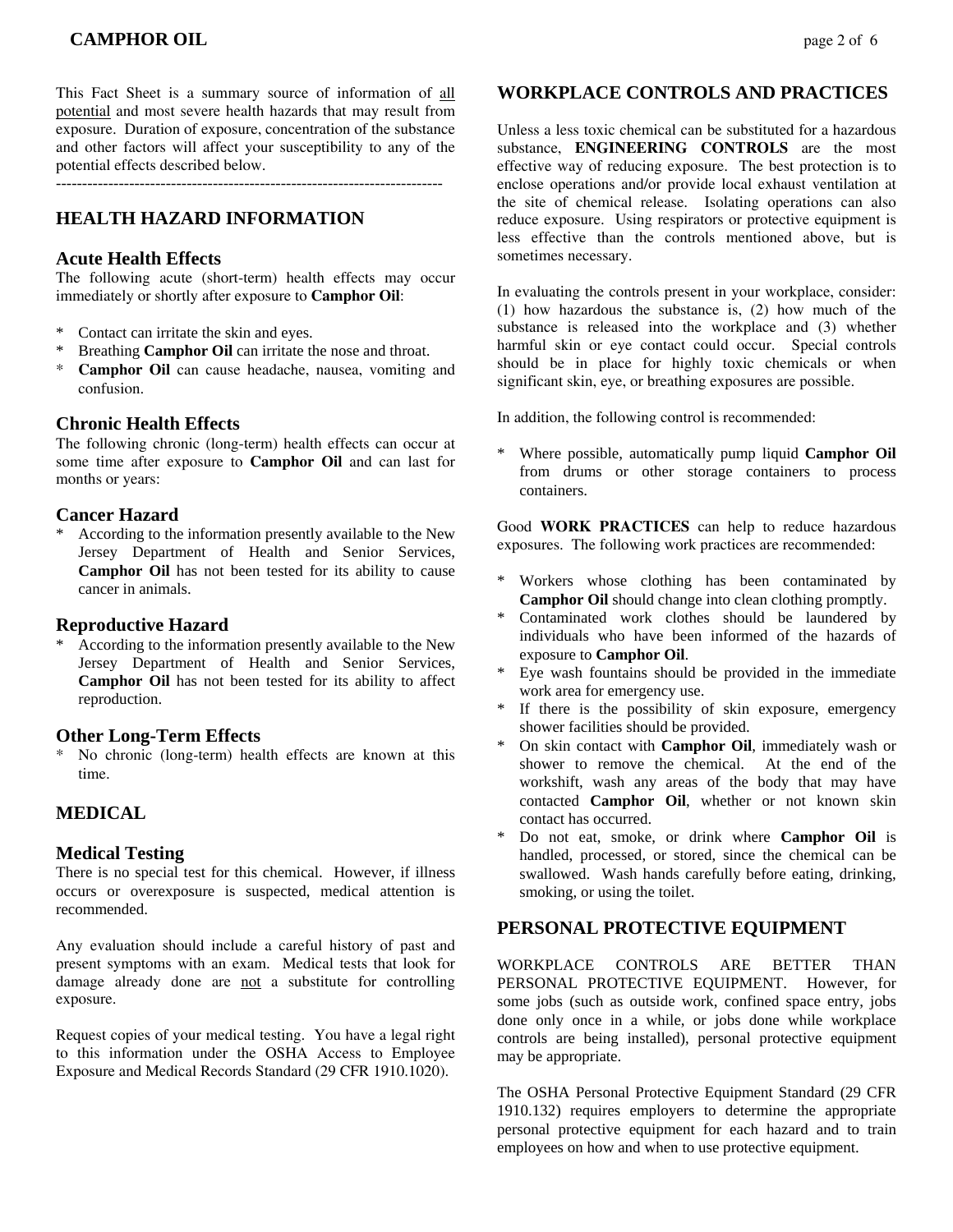The following recommendations are only guidelines and may not apply to every situation.

# **Clothing**

- \* Avoid skin contact with **Camphor Oil**. Wear protective gloves and clothing. Safety equipment suppliers/ manufacturers can provide recommendations on the most protective glove/clothing material for your operation.
- All protective clothing (suits, gloves, footwear, headgear) should be clean, available each day, and put on before work.

# **Eye Protection**

- \* Wear indirect-vent, impact and splash resistant goggles when working with liquids.
- \* Wear a face shield along with goggles when working with corrosive, highly irritating or toxic substances.

# **Respiratory Protection**

### **IMPROPER USE OF RESPIRATORS IS DANGEROUS.**

Such equipment should only be used if the employer has a written program that takes into account workplace conditions, requirements for worker training, respirator fit testing, and medical exams, as described in the OSHA Respiratory Protection Standard (29 CFR 1910.134).

- \* For field applications check with your supervisor and your safety equipment supplier regarding the appropriate respiratory equipment.
- \* Where the potential for overexposure exists, use a MSHA/NIOSH approved supplied-air respirator with a full facepiece operated in a pressure-demand or other positivepressure mode. For increased protection use in combination with an auxiliary self-contained breathing apparatus operated in a pressure-demand or other positive-pressure mode.

# **QUESTIONS AND ANSWERS**

- Q: If I have acute health effects, will I later get chronic health effects?
- A: Not always. Most chronic (long-term) effects result from repeated exposures to a chemical.
- Q: Can I get long-term effects without ever having shortterm effects?
- A: Yes, because long-term effects can occur from repeated exposures to a chemical at levels not high enough to make you immediately sick.
- Q: What are my chances of getting sick when I have been exposed to chemicals?
- A: The likelihood of becoming sick from chemicals is increased as the amount of exposure increases. This is determined by the length of time and the amount of material to which someone is exposed.
- Q: When are higher exposures more likely?
- A: Conditions which increase risk of exposure include physical and mechanical processes (heating, pouring, spraying, spills and evaporation from large surface areas such as open containers), and "confined space" exposures (working inside vats, reactors, boilers, small rooms, etc.).
- Q: Is the risk of getting sick higher for workers than for community residents?
- A: Yes. Exposures in the community, except possibly in cases of fires or spills, are usually much lower than those found in the workplace. However, people in the community may be exposed to contaminated water as well as to chemicals in the air over long periods. This may be a problem for children or people who are already ill.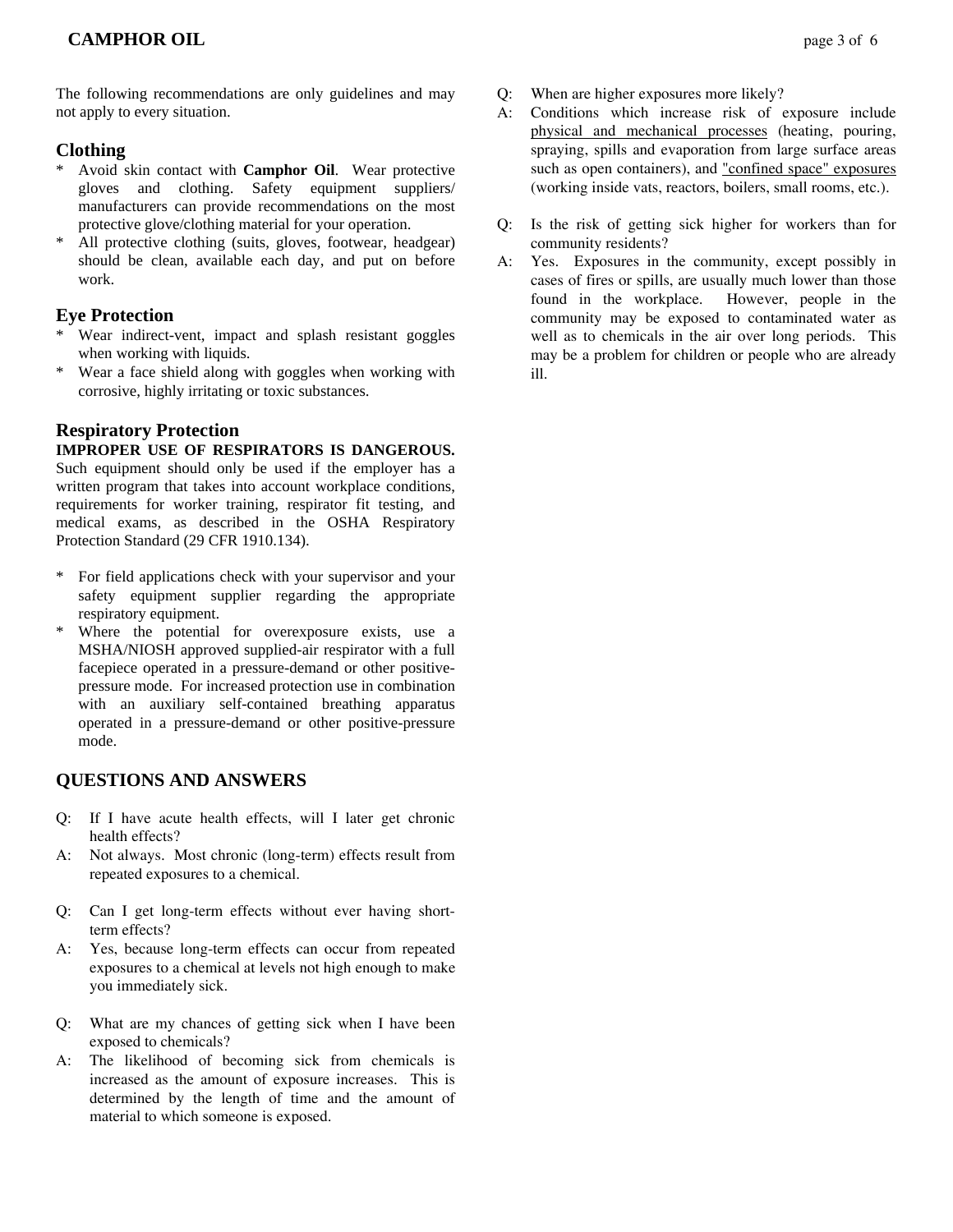------------------------------------------------------------------------ The following information is available from:

 New Jersey Department of Health and Senior Services Occupational Health Service PO Box 360 Trenton, NJ 08625-0360 (609) 984-1863 (609) 984-7407 (fax)

Web address: http://www.state.nj.us/health/eoh/odisweb/

### **Industrial Hygiene Information**

Industrial hygienists are available to answer your questions regarding the control of chemical exposures using exhaust ventilation, special work practices, good housekeeping, good hygiene practices, and personal protective equipment including respirators. In addition, they can help to interpret the results of industrial hygiene survey data.

### **Medical Evaluation**

If you think you are becoming sick because of exposure to chemicals at your workplace, you may call personnel at the Department of Health and Senior Services, Occupational Health Service, who can help you find the information you need.

### **Public Presentations**

Presentations and educational programs on occupational health or the Right to Know Act can be organized for labor unions, trade associations and other groups.

#### **Right to Know Information Resources**

The Right to Know Infoline (609) 984-2202 can answer questions about the identity and potential health effects of chemicals, list of educational materials in occupational health, references used to prepare the Fact Sheets, preparation of the Right to Know Survey, education and training programs, labeling requirements, and general information regarding the Right to Know Act. Violations of the law should be reported to (609) 984-2202.

 $-$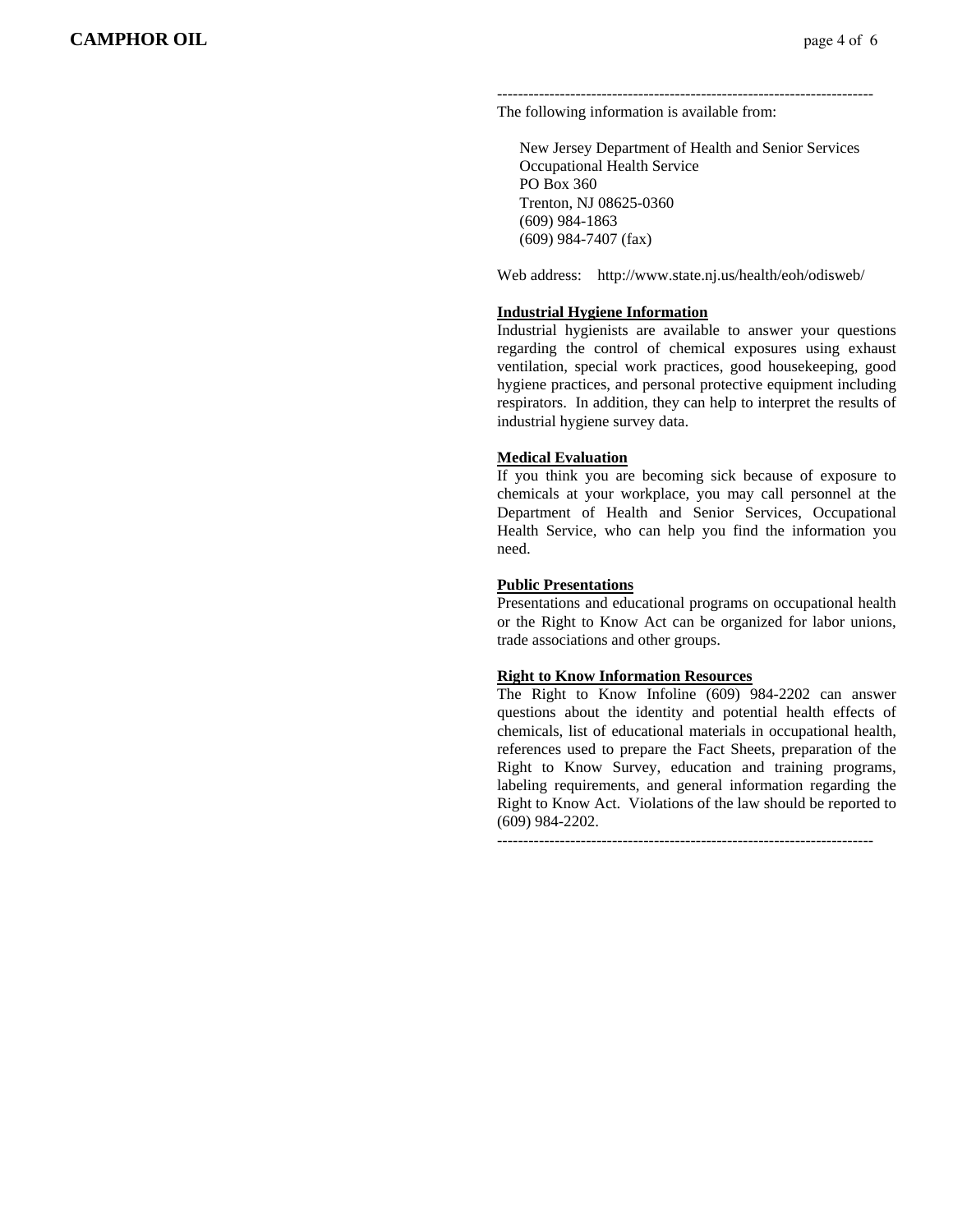# **DEFINITIONS**

**ACGIH** is the American Conference of Governmental Industrial Hygienists. It recommends upper limits (called TLVs) for exposure to workplace chemicals.

A **carcinogen** is a substance that causes cancer.

The **CAS number** is assigned by the Chemical Abstracts Service to identify a specific chemical.

**CFR** is the Code of Federal Regulations, which consists of the regulations of the United States government.

A **combustible** substance is a solid, liquid or gas that will burn.

A **corrosive** substance is a gas, liquid or solid that causes irreversible damage to human tissue or containers.

**DEP** is the New Jersey Department of Environmental **Protection** 

**DOT** is the Department of Transportation, the federal agency that regulates the transportation of chemicals.

**EPA** is the Environmental Protection Agency, the federal agency responsible for regulating environmental hazards.

A **fetus** is an unborn human or animal.

A **flammable** substance is a solid, liquid, vapor or gas that will ignite easily and burn rapidly.

The **flash point** is the temperature at which a liquid or solid gives off vapor that can form a flammable mixture with air.

**IARC** is the International Agency for Research on Cancer, a scientific group that classifies chemicals according to their cancer-causing potential.

**IRIS** is the Integrated Risk Information System database of the federal EPA.

A **miscible** substance is a liquid or gas that will evenly dissolve in another.

**mg/m3** means milligrams of a chemical in a cubic meter of air. It is a measure of concentration (weight/volume).

A **mutagen** is a substance that causes mutations. A **mutation** is a change in the genetic material in a body cell. Mutations can lead to birth defects, miscarriages, or cancer.

**NAERG** is the North American Emergency Response Guidebook. It was jointly developed by Transport Canada, the United States Department of Transportation and the Secretariat of Communications and Transportation of Mexico. It is a guide for first responders to quickly identify the specific or generic hazards of material involved in a transportation incident, and to protect themselves and the general public during the initial response phase of the incident.

**NFPA** is the National Fire Protection Association. It classifies substances according to their fire and explosion hazard.

**NIOSH** is the National Institute for Occupational Safety and Health. It tests equipment, evaluates and approves respirators, conducts studies of workplace hazards, and proposes standards to OSHA.

**NTP** is the National Toxicology Program which tests chemicals and reviews evidence for cancer.

**OSHA** is the Occupational Safety and Health Administration, which adopts and enforces health and safety standards.

**PEL** is the Permissible Exposure Limit which is enforceable by the Occupational Safety and Health Administration.

**PIH** is a DOT designation for chemicals which are Poison Inhalation Hazards.

**ppm** means parts of a substance per million parts of air. It is a measure of concentration by volume in air.

A **reactive** substance is a solid, liquid or gas that releases energy under certain conditions.

**STEL** is a Short Term Exposure Limit which is usually a 15 minute exposure that should not be exceeded at any time during a work day.

A **teratogen** is a substance that causes birth defects by damaging the fetus.

**TLV** is the Threshold Limit Value, the workplace exposure limit recommended by ACGIH.

The **vapor pressure** is a measure of how readily a liquid or a solid mixes with air at its surface. A higher vapor pressure indicates a higher concentration of the substance in air and therefore increases the likelihood of breathing it in.